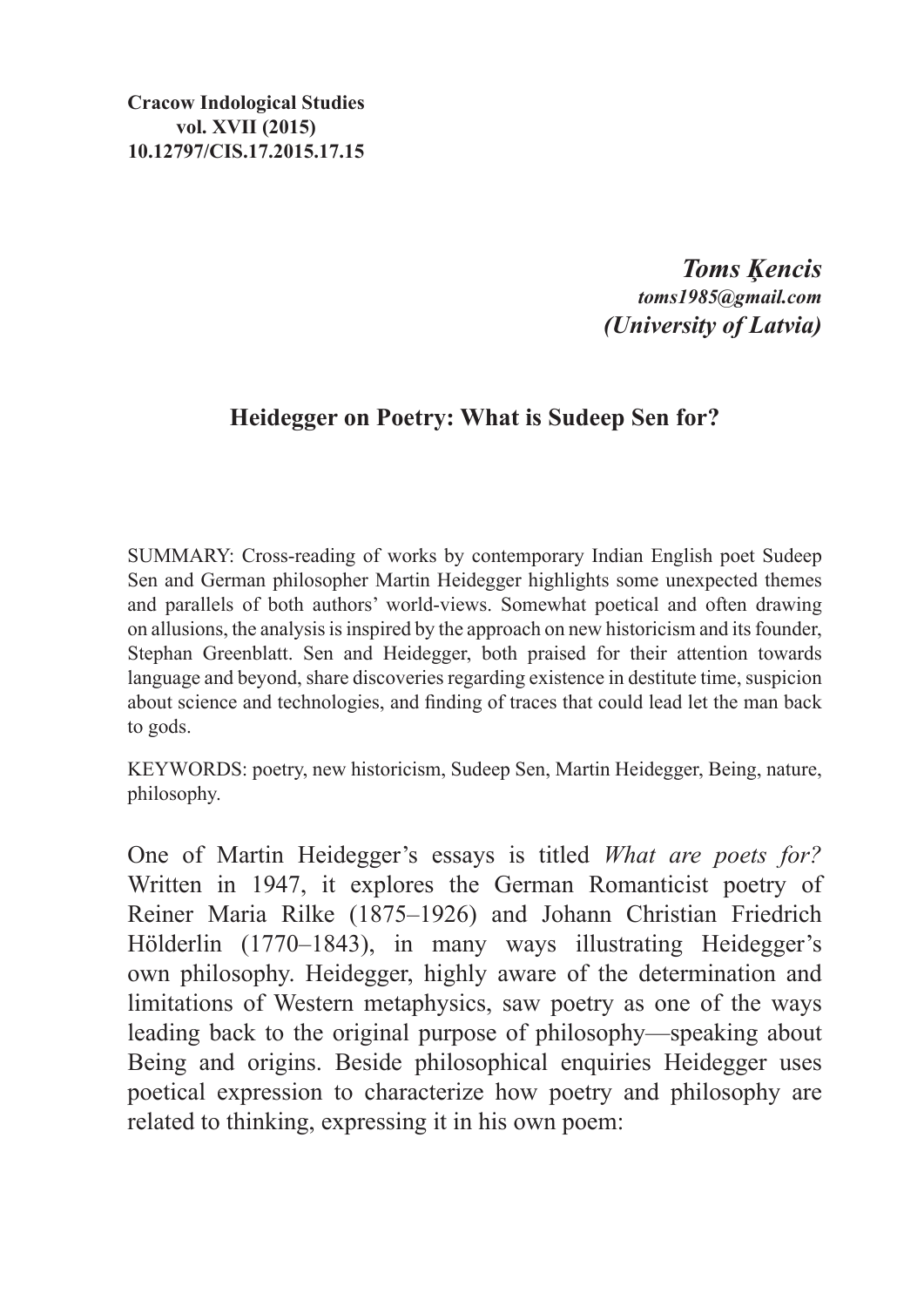Three dangers threaten thinking. The good and thus wholesome danger is the nighness of the singing poet. The evil and thus keenest danger is thinking itself. It must think against itself, which it can only

The bad and thus muddled danger is philosophizing.<sup>1</sup>

(Heidegger 1975: 8)

seldom do.

This poem is the first step towards answering the question given in the title of this article, or at least clarifying what the German thinker has to do with a contemporary Indian poet. Sudeep Sen (b. 1964) is one of the most internationally recognized contemporary English-language poets and his works have received multiple international awards and are translated into more than twenty-five languages. Besides collections of poems and various publications in leading English-language off-line and on-line media, the poet's oeuvre also includes photography and graphic artwork, edited volumes, translations and short films. Sen was the first Asian invited to participate in the 2013 Nobel Laureate Week, where he delivered the Derek Walcott Lecture and read his own poetry. While establishing his place on the international literary scene since the late 1980s, the poet studied at St Columba's School in New Delhi and read English Literature for an honours degree at the University of Delhi. In his own words: "I am a transnational writer with

<sup>1</sup> Drei Gefahren drohen dem Denken.

Die gute und darum heilsame Gefahr ist die Nachbarschaft des singenden Dichters.

Die böse und darum schärfste Gefahr ist das Denken selber. Es muß gegen sich selbst denken,was es nur selten vermag.

Die schlechte und darum wirre Gefahr ist das Philosophieren. (Heidegger 1954: 13)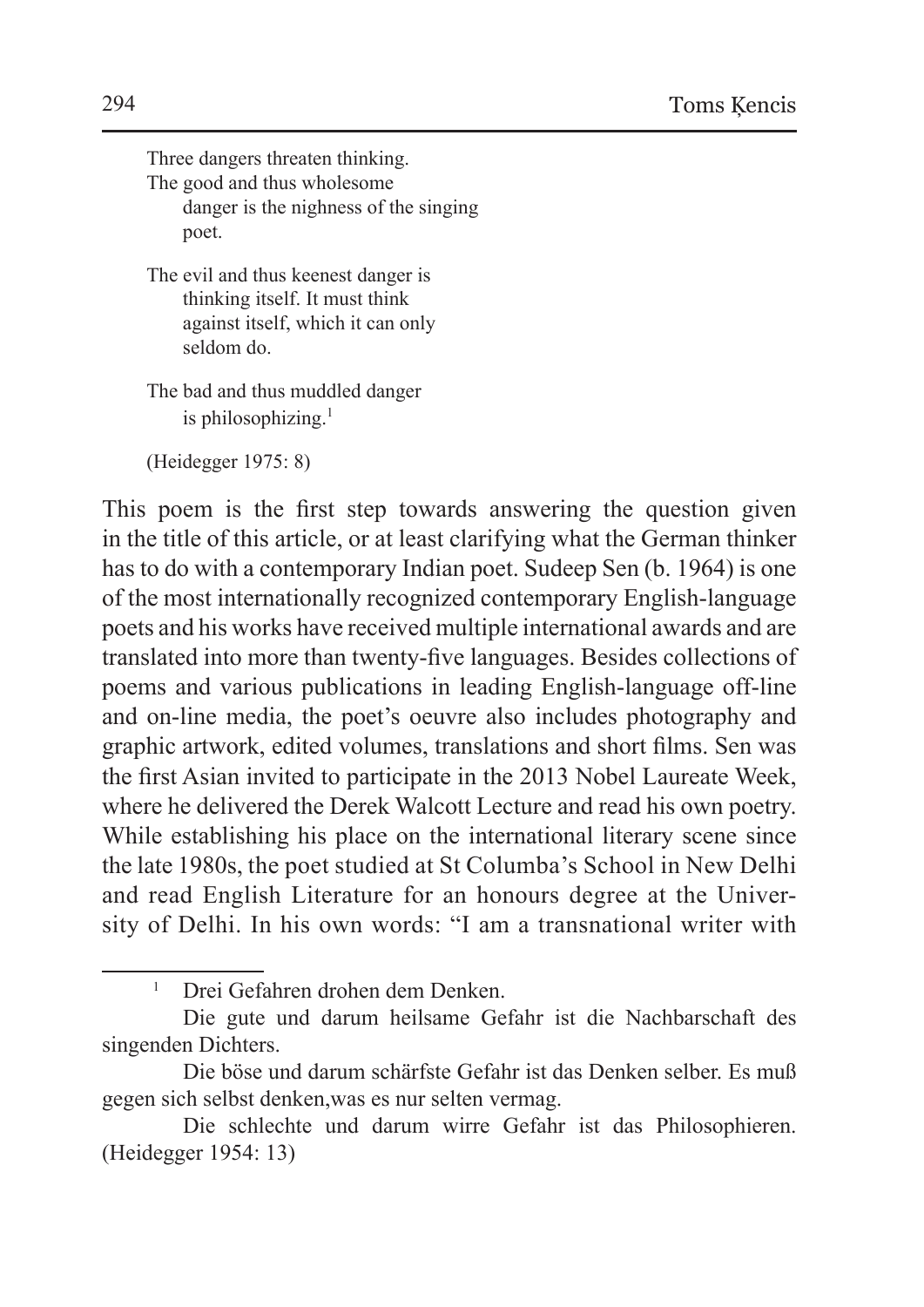New Delhi, London and New York being my significant anchors. My writing is influenced by Indian, European and American traditions, both classical and modern. I am particularly interested in prosody, in creating new forms and experimenting with innovative structures. I enjoy and find extremely stimulating, the engagement with cross-arts, especially collaborative work with artists, musicians, dancers, actors, film-makers, photographers, designers, architects and scientists."2

Sudeep Sen's dual or even nomadic identity naturally encourages post-colonial reading and interpretation of his works, looking into obvious matters of global cultural identities and their relationship to languages and artistic practices. However, in this article I choose somewhat experimental reading inspired by cultural poetry of new historicism, particularly its variation represented by Stephan Greenblatt. Leaving in the background but keeping in mind the methodological steps of the new historicism proposed by Michel Payne (Payne 2005: 3), in the analysis of Sudeep Sen's poetry I rather choose practising (for cultural poetry is more like a practice than a strict method) diachronic reading of two sets of texts, as it was done by Greenblatt himself. The latter finds telling similarities, juxtapositions and hidden lacunas of meaning in a joint analysis of such texts as *Jew of Malta* (1589) by Christopher Marlowe and *On the Jewish Question* (1843) by Karl Marx, or the ethnographic collection *Scatological Rites of All Nations* (1891) by John G. Bourke and political fiction *Utopia* (1516) by Thomas More. Here the semiotic and rhetoric differences of texts concerning seemingly similar subject matters highlight particularities that could not be seen if such texts were analysed separately or in their historical contexts. Similarly, this article offers attentive reading of some of the most recognized Sudeep Sen's poems and writings, both philosophical and poetical, by Martin Heidegger (1889-1976), the (in)famous

<sup>2</sup> This "author's statement" is taken from: http://literature.britishcouncil. org/sudeep-sen.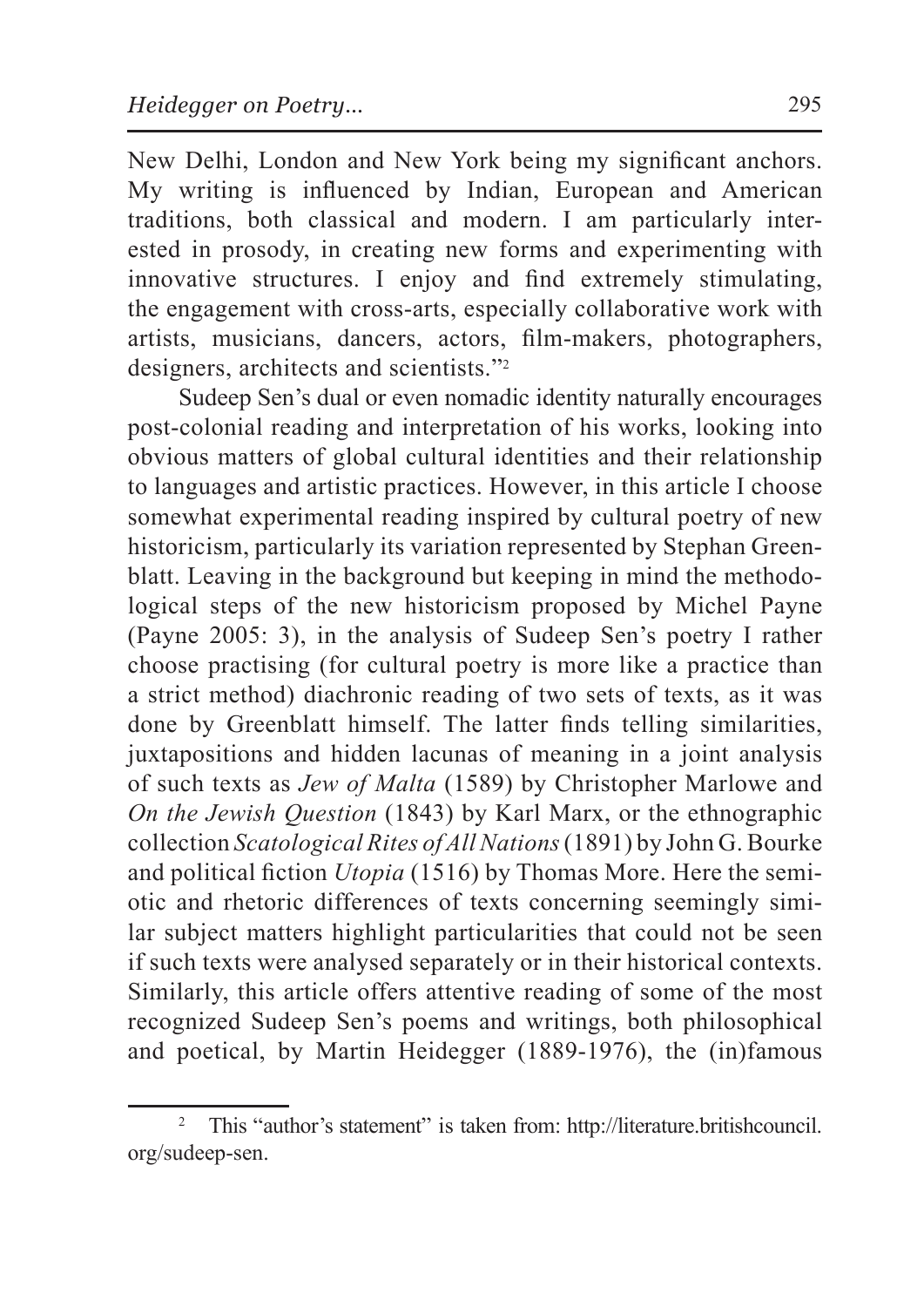German philosopher. Both authors were concerned with Being and language, and both of them wrote in milieus so close temporarily and so far contextually. At the same time they are tied together with Indo-European forms of thinking. Sometimes it seems that Sudeep Sen uses themes and tropes of German Romanticism poets praised by Heidegger, and the latter sometimes seems seeking the ultimate grounds of being in a place where Western metaphysics meets Vedic religion. At the end of the day, "part of the pleasure of cultural poetics is to become aware of the hidden transfers between apparently discontinuous or even opposed spheres" (Greenblatt 2007: xiv). Both writers share certain attitudes, motives and images. Cross-reading of their works enriches understanding of the authors' relation to poetical creativity and, more generally, raises a question about the contemporary application of Heidegger's thoughts. The fact that both authors use the same tropes of technological world-view, light and night, possibility of real poetry etc., provides a powerful interpretive link between unique projects of German philosophy and Indian English poetry. Despite the obvious differences this shared reference is not an accident or a mirage. Sudeep Sen's intellectual and biographical connections to the Western world and Heidegger's interest in the origins of Western (in historical perspective it should be Indo-European) thought creates a pregnant disposition for similarities in reflection facing the crisis of the modern individual characteristic of the 20<sup>th</sup> century.

### **The nature of darkness**

One of the contemporary receptions of Heideggerian philosophy takes place within the discourse of eco-criticism. Kate Rigby points out that "What are poets for?" is also the title of the last chapter of Jonathan Bate's book *The Song of the Earth* (2000), that is, in her opinion, without doubt the most important work of eco-criticism published in Britain to date (Rigby 2001:1). The eco-critical discourse claims that "Our times, too, are times of need: haunted by the unacknowledged evils of the recent past, racked by intractable wrongs in the present, and facing the prospect that, in the not too distant future, the very earth that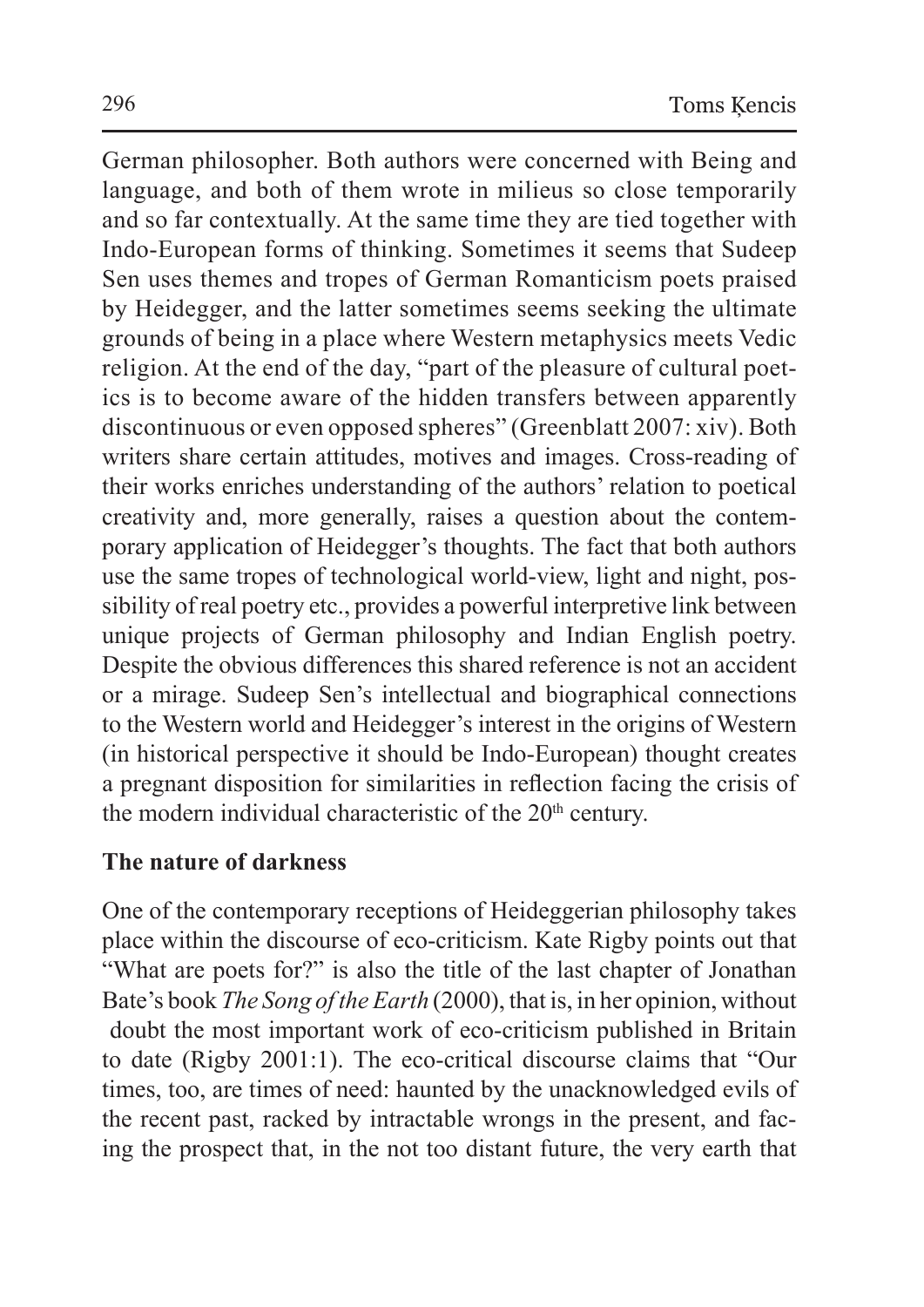sustains us will become unlivable" (*ibid*.). Rigby and Bate illustrate the ecological importance of literary works, especially poetry, inrestoring the proper relationship between man and nature. I doubt that Heidegger would totally agree with such a statement on poetry's instrumental role; still, critical reflection of certain scientific developments is common to the German thinker and Sudeep Sen. This is also one of the paths that may lead a little bit closer to answering the titular question.

The title of Heidegger's analysis of time, language and poetry is a reference to the German poet Hölderlin's verse "and what are poets for in a destitute time?"3 Indeed, the notion of destitute time is a bridge that connects the metaphysical world of German romantic poetry with life in the  $20<sup>th</sup>$  century. As a closer look will show, the time has not changed, it is still destitute or—referring to the Hindu lore—it is Kali Yuga, the last of the four stages that the world goes through as part of the cycle of yugas. However, a slight difference can be observed regarding the beginning of the end of time: while according to the *Surya Siddhanta*—an astronomical treatise that forms the basis of all Hindu and Buddhist calendars—Kali Yuga began at midnight on 18 February, 3102 BCE, for Hölderlin the end of the day of gods is marked by the appearance and sacrificial death of Christ, which followed the absence of Heracles and Dionysus. The absence of God comes with the extinguishment of divine radiance in the world's history.

The time of the world's night is the destitute time, because it becomes ever more destitute. It has already grown so destitute, it can no longer discern the default of God as a default<sup>4</sup> (Heidegger 1975: 91).

Divine radiance refers to light more than just metaphorically. While comparative culture studies would claim that the light is one

<sup>&</sup>lt;sup>3</sup> "...und wozu Dichter in dürftiger Zeit?" Although Heidegger's term *dürftiger Zeit* sometimes has been translated as'times of need', I prefer 'destitute time' coined by Albert Hofstadter in the first "What are poets for?" English translation.

<sup>4</sup> "Die Zeit der Weltnacht ist die dürftige Zeit, weil sie immer dürftiger wird. Sie ist bereits so dürftig geworden, daß sie nicht mehr vermag, den Fehl Gottes als Fehl zu merken" (Heidegger 1977: 269).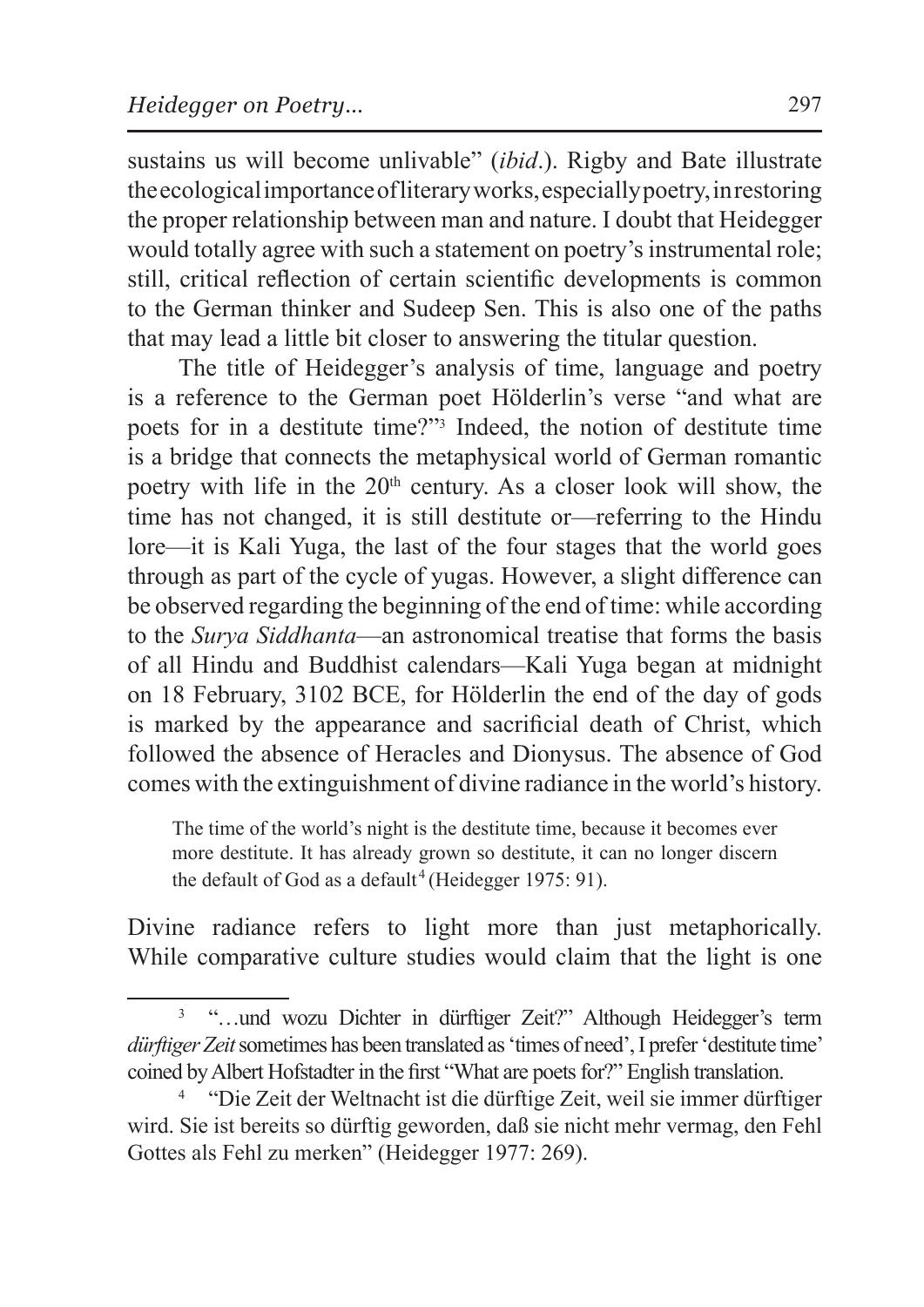of the basic elements of creation stories in world religions and the sun is almost always seen as one of the major divinities, divine radiance as light must be seen here in relation to Being (German *das Sein*) and truth that is inseparably connected to being in the world. God has to be called in the darkness of existence:

```
Outside, "Allah-u-Akber"
Pierces the dawn air —
It is still dark. 
("Prayer Call: Heat")
```
It isstill dark; nonetheless, existence tied by embodiment, suffering of heat, and twists of desire bounds light in the darkness. Dance is the language that speaks beyond words; therefore dance as a language can bind the light that reveals truth—clear, poetic, passionate and ice-pure.

But it is this sacred darkness that endures melting light with desire, desire that simmers and sparks the radiance of your quiet femininity, as the female dancer now illuminates everything visible: clear, poetic, passionate, and ice-pure.

("Bharatanatyam Dancer")

Still seizing the light by embodiment is insufficient for total presence, being here-and-now. The physical body only provides a means of articulation—the language is spoken by it, but it is not the language itself. Paradoxically, there are no languages without speaking, hearing or writing, at the same time the very act of articulation alienates Being from the language. As thousands of other thinkers and poets Sudeep Sen finds agency of being somewhere else than in embodiment and this agency isthe human soul. Verses from the poem "Flying Home" contribute to this distinction:

One, one that gently reminds and stalls to confirm: my body is the step-son of my soul.

However, what is this distinction worth "in this day and age", when it is done so many times before? Soul and skin are ephemeral things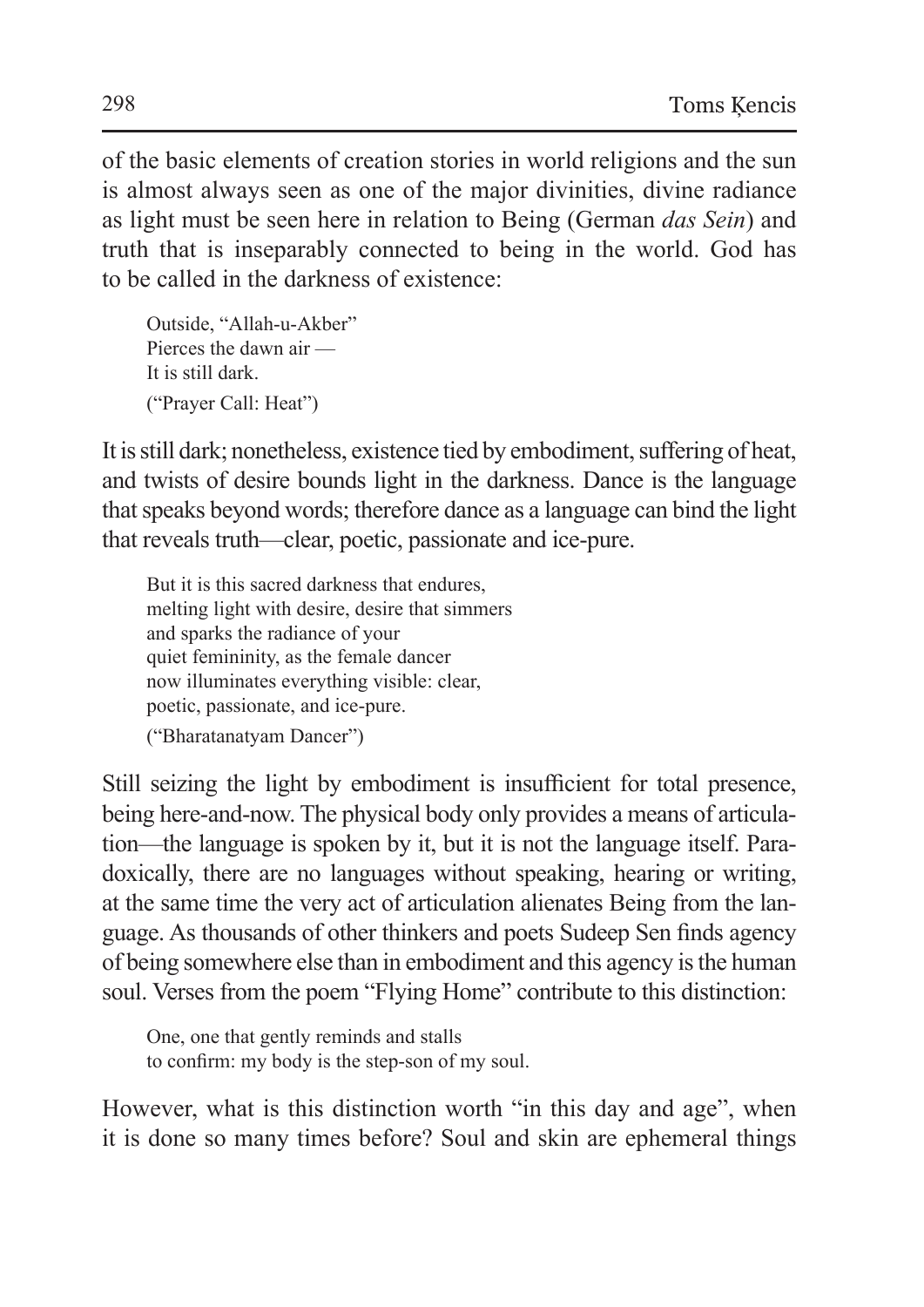exactly because their distinction is ephemeral. The destitute time is also St. Augustine's fleeting time of speaking; the eternity and eternal return are lost, the words syllable by syllable are spoken and they return from where they are cast. This day and age is not the day and age of being, the orbit of sacredness has been changed to linear sequence of worldly night; therefore, things can be said many times, any distinctions—like the one of skin and soul—are not the ritual repetition of the same, it is powerless re-saying of the same concept, lacking identity to the previous saying. "This day and age" is exactly "this"—it has not existed before "this" and it will not exist after "this".

But what talk of soul and skin in this day and age, such ephemeral things ("Flying Home")

Still the language itself can reveal an abyss of absence when the night is the darkest. As Heidegger puts it: "Mortal, when we think of their nature, remain closer to that absence because they are touched by presence, the ancient name of Being. But because presence conceals itself at the same time, it is itself already absence"5 (Heidegger 1975: 93). In these desperate times a poet is the one that walks in disappearing footsteps of already disappeared presence—it is the sensitivity to language that holds potentiality of en-lightening things—the potentiality to reveal truth that is Being. While April is the cruellest month of the year, December is definitely the darkest:

One moonlit December night you came knocking at my door, I took my time to open. When I did, there was just a silk scarf, frayed, half-stuck in the latch. ("One Moonlit December Night")

<sup>5</sup> "Sie bleiben, wenn wir ihr Wesen denken, dem Abwesen näher, weil sie vom Anwesen, wie von altersher das Sein heißt, angegangen sind. Weil aber das Anwesen sich zugleich verbirgt, ist es schon selbst das Abwesen" (Heidegger 1977: 271).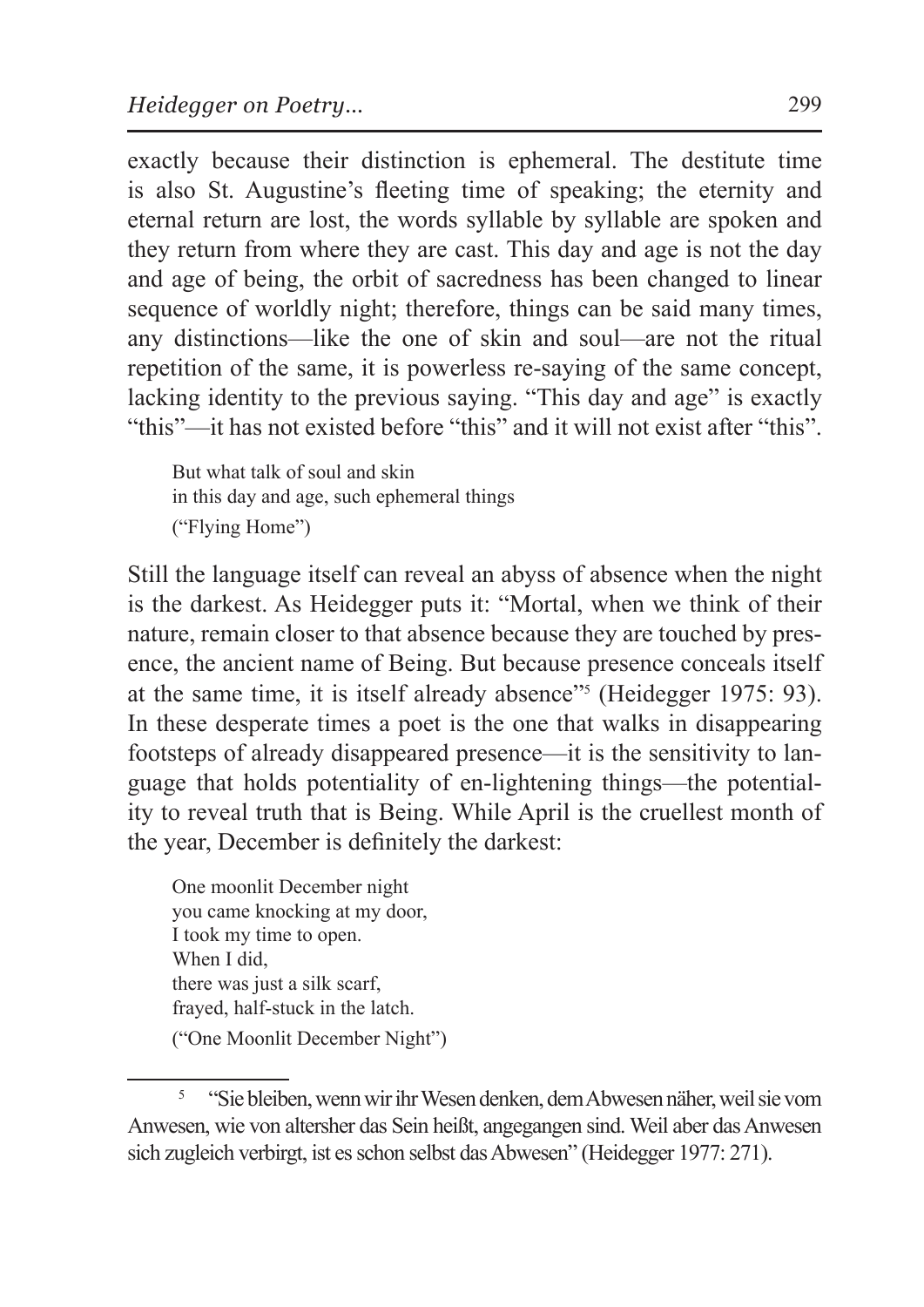Although the moon shines in the darkness, its light is cold and poor for it is only a reflection of the sun. This, perhaps, is even more tragic than being in the darkest night—wandering under the moonlit sky, in light without warmth. The secondary nature of moonlight only emphasizes its un-realness and our absence from Being. Moon and moonlight are constant motives in Sudeep Sen's poems, for example opening and closing the "Remembering Hiroshima Tonight":

It is full moon in August: the origami garlands surrounding the park  $(\ldots)$ 

Tonight, real flowers are blooming in the ancient Japanese moonlight.

# **The shadow of modernity**

The significance of Hiroshima in both Heidegger's and Sudeep Sen's thinking will be outlined below, primary is the answer to another question: where can we find the traces of God in the darkest night? Heidegger here points to Dionysus (although the title of Hölderlin's elegy is "Bread and Wine", referring to the Last supper in the New Testament, Christ for Heidegger is not separable from two other Greats: Heracles and Dionysus). Dionysus, a chthonic deity of the ancient Greeks is the one who "guards the being toward another of the earth and sky as the site of the wedding feast of man and gods. Only within the reach of this site, if anywhere, can traces of fugitive gods still remain for god-less men"6 (*ibid*.). Obviously this is not a reference to the physical site but to a specific region of Being. This region was lost in Western thought, at least until Hölderlin's elegies appeared. In Sudeep Sen's

<sup>6</sup> "Denn der Gott der Rebe verwahrt in dieser und in deren Frucht zugleich das wesenhafte Zueinander von Erde und Himmel als der Stätte des Brautfestes für Menschen und Götter. Nur im Bereich dieser Stätte können noch, wenn irgendwo, Spuren der entflohenen Götter für die gottlosen Menschen zurückbleiben" (Heidegger 1977: 271).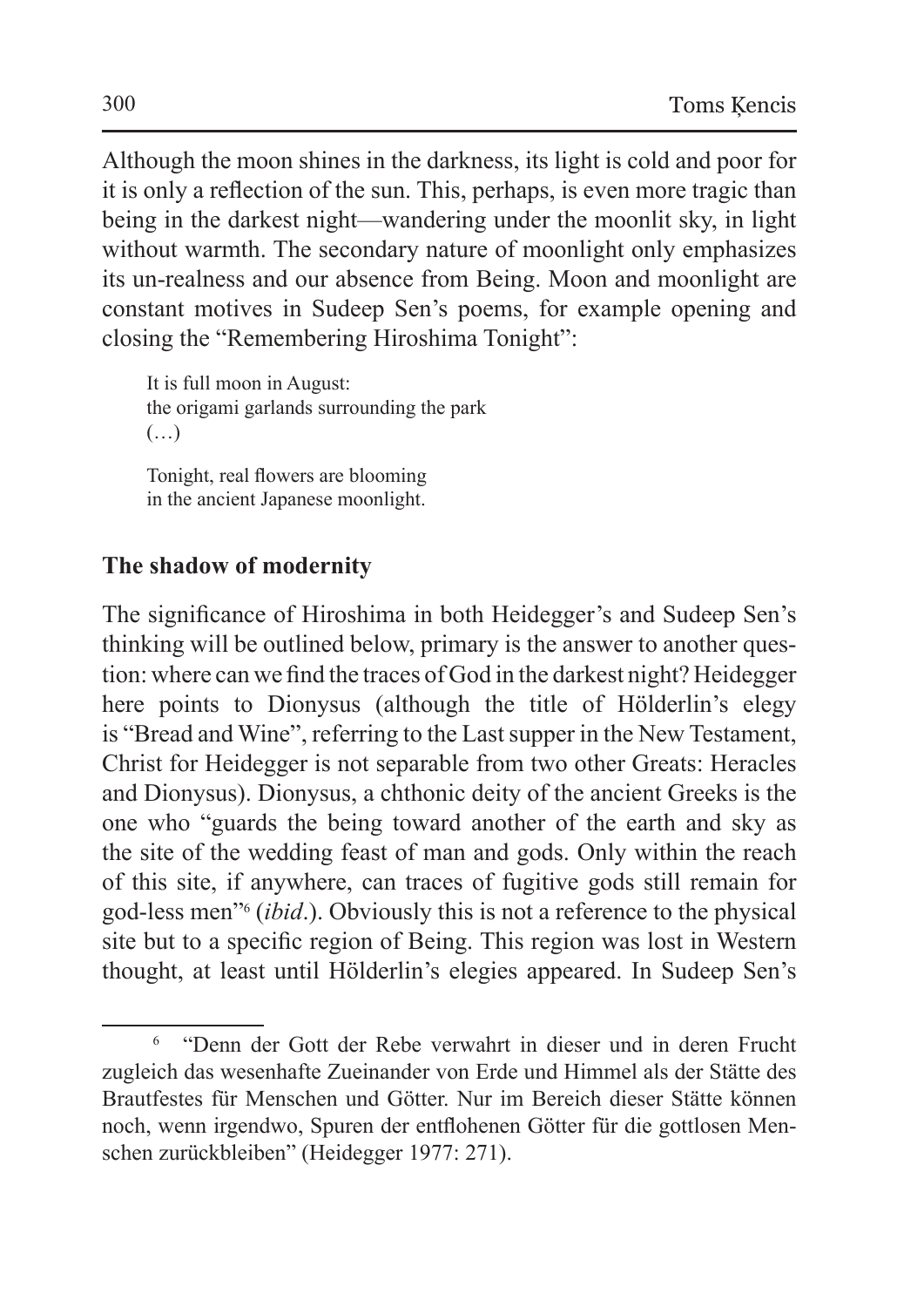poetry by presence, glimpse of desire, willing and dance the site is cast again:

Spaces in the electric air divide themselves in circular rhythms, as the slender grace of your arms and bell-tied ankles describe a geometric topography, real, cosmic, one that once reverberated continually in a prescribed courtyard of an ancient temple ("Bharatanatyam Dancer")

An ancient temple is the place where the wedding of man and gods took place, but could it be rebuilt? This site isthe site of offering, and wine is part of the sacrifice asit is written inLuke 22:20 "Likewise also He took the cup after supper, saying, 'This cup is the new testament in My blood, which is shed for you." Wine is the blood of God and "Poets are the mortals who, singing earnestly of the wine-god, sense the trace of the fugitive gods, stay on the gods' tracks, and so trace for their kindred mortals the way toward the turning"<sup>7</sup> (Heidegger 1975: 94). The blood has been spilt, the cup has been emptied and the destitute time is poor also in this sense. What can mortals offer when offering is already done for them? Sudeep Sen in his poem "Offering" traces this line again contemplating about the embodiment of existence:

I try and trace a line, a very long line – the ink blots as this line's linear edges dissolve and fray – the capillary threads gone mad twirling in the deep heat of the tropics – threads unravelling, each sinew tense with the want of moisture and the other's flesh

<sup>7</sup> "Dichter sind die Sterblichen, die mit Ernst den Weingott singend, die Spur der entflohenen Götter spüren, auf deren Spur bleiben und so den verwandten Sterblichen den Weg spuren zur Wende" (Heidegger 1977: 272).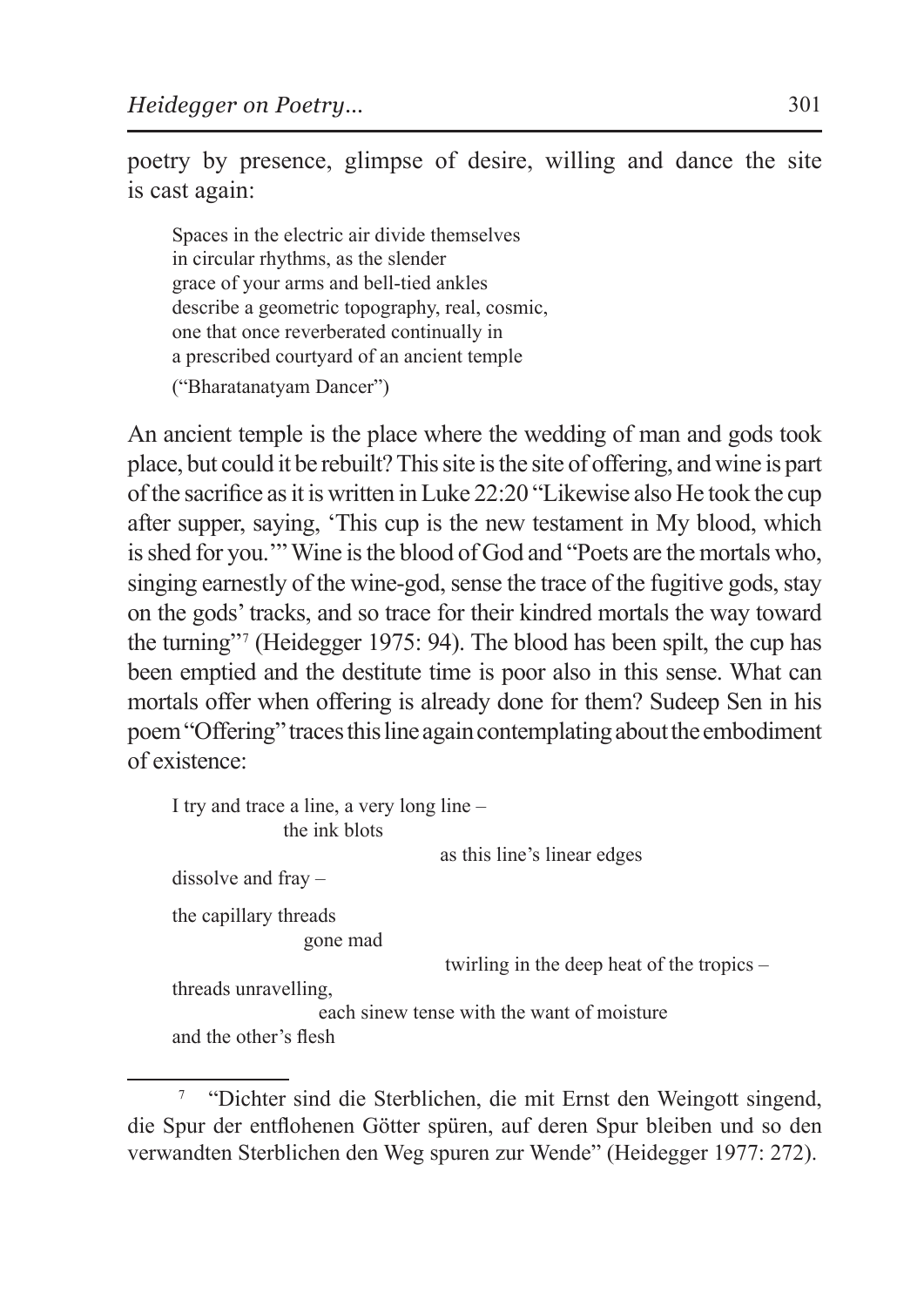But there is no flesh and there is no blood, there is no bread and there is no wine. This is a waste land that we inhabit in destitute time. Heidegger's further analysis of Rilke's elegies discovers that "Time is destitute because it lacks the unconcealedness of the nature of pain, death and love. This destitution is itself destitute because that realm of being withdraws, within which pain and death and love belong together"8 (Heidegger 1975: 97). Pain and love cannot be shared, one can react to those feelings but cannot participate, and they are the same kind of border between men that the one death draws between mortals and gods. Unity or togetherness is crucial here because from being together arises language that is the only way available to access Being authentically. And the pain is also a border of language, describable but unspeakable. Pain is like a cry; its articulation is rather as music a motionless monologue of the speaker:

I am in pain, and I just want to cry, cry and cry—so that each searing cry can etch some fragment of a note which has gone unnoticed, so that each measure of pain is no longer diluted for people who listen because they have to,

claims Sudeep Sen in "Heavy Water". Heavy water is water containing a higher-than-normal proportion of the isotope deuterium. The isotopic substitution with deuterium alters the bond energy of the water's hydrogen-oxygen bond, altering the physical, chemical, and, especially, the biological properties of the pure, or highly-enriched, substance to a degree greater than is found in most isotope-substituted chemical compounds (McNaught and Wilkinson 1997). Relatively pure heavy water was produced in 1933, the year Heidegger became Rector of the University of Freiburg, joining also the Nazi party, thus taking the step that was crucial to his solitary existence outside the academic world in post-war Germany, in the time when his essay "What Are

<sup>8</sup> "Dürftig ist die Zeit, weil ihr die Unverborgenheit des Wesens von Schmerz, Tod und Liebe fehlt. Dürftig ist dieses Dürftige selbst, weil der Wesensbereich sich entzieht, in dem Schmerz und Tod und Liebe zusammengehören" (Heidegger 1977: 275).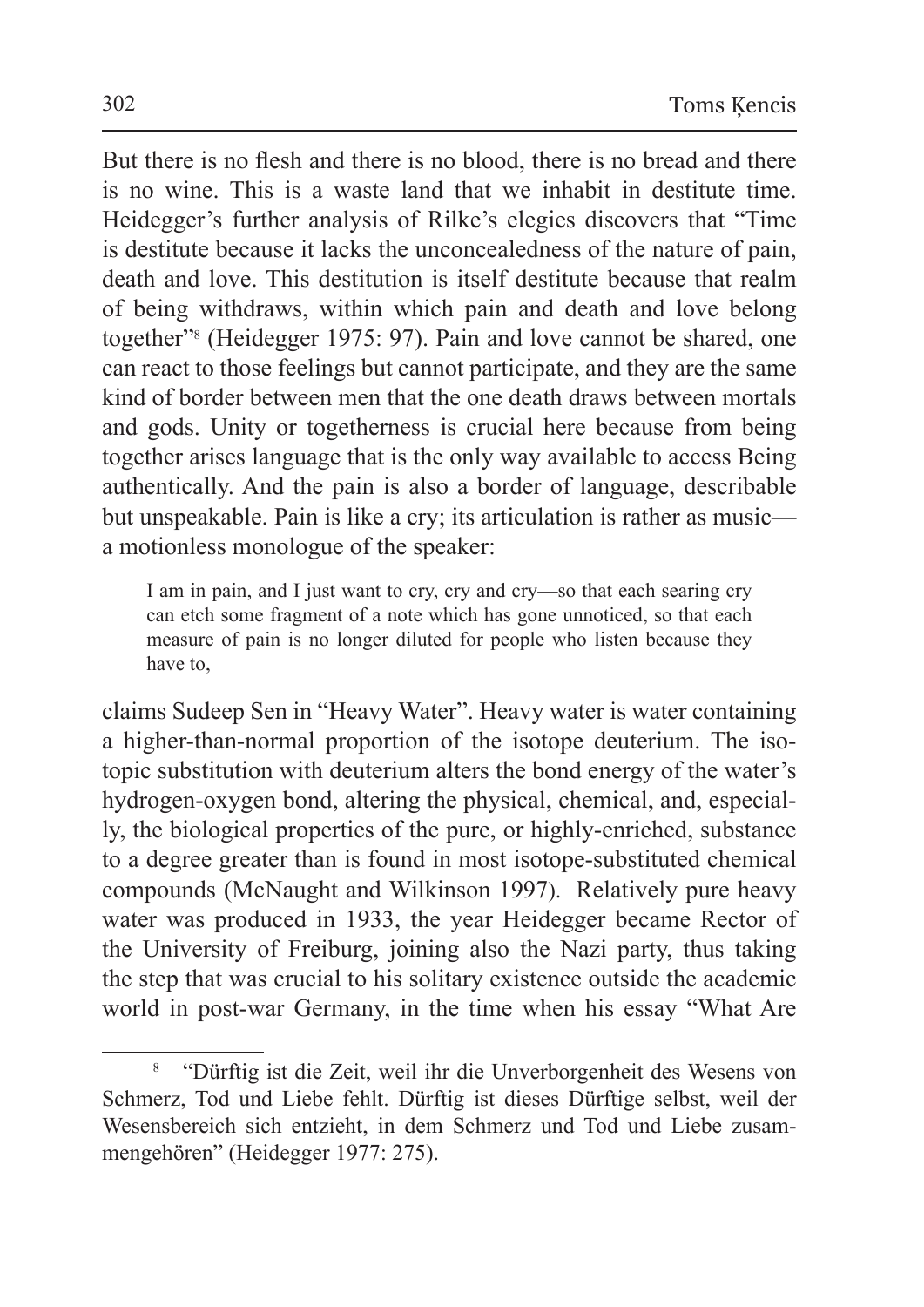Poets For?" was written. With the discovery of nuclear fission in late 1938, heavy water became an important component of early nuclear energy programs during the Second World War. Since then, heavy water is an essential component in the design of nuclear reactors, for generating electric power and for generating nuclear-weapon-fuel. Nuclear energy beyond question is one of the most significant discoveries in the twentieth century and as such its influence exceeds borders of science, becoming an object of ethical, philological and also poetical thinking.

Both Heidegger and Sudeep Sen wrote after Hiroshima, the most visible and terrible manifestation of nuclear research and production. Perhaps nuclear physics is also one of the best articulated signs of man's technological dominance over the nature and the world, seizing of Being by dividing it to infinitely small parts, while existence into-Being is the very opposite movement. Nuclear research is the mirror in which one sees that "Man stands over against the world"9 (Heidegger 1975: 108). Moreover, it is a complex disposition that consists of attitudes, actions and values.

Man sets up the world toward himself, and delivers Nature over to himself. We must think of this placing-here, this production, in its broad and multifarious nature. Where Nature is not satisfactory to man's representation, he reframes or redisposes it. Man produces new things where they are lacking to him. Man transposes things where they are in his way. Man interposes something between himself and things that distract him from his purpose. Man exposes things when he boosts for sale and use<sup>10</sup> (*ibid*.: 110).

This statement summarizes a huge socio-critical discourse that started in academia and mass media almost fifty years after it was

<sup>9</sup> "Der Mensch steht der Welt gegenüber" (Heidegger 1977: 286).

<sup>&</sup>lt;sup>10</sup> "Der Mensch stellt die Welt auf sich zu und die Natur zu sich her. Dieses Her-stellen müssen wir in seinem weiten und mannigfaltigen Wesen denken. Der Mensch bestellt die Natur, wo sie seinem Vorstellen nicht genügt. Der Mensch stellt neue Dinge her, wo sie ihm fehlen. Der Mensch stellt die Dinge um, wo sie ihn stören. Der Mensch verstellt sich die Dinge, wo sie ihn von seinem Vorhaben ab-lenken. Der Mensch stellt die Dinge aus, wo er sie zu Kauf und Nutzen anpreist" (Heidegger 1977: 288).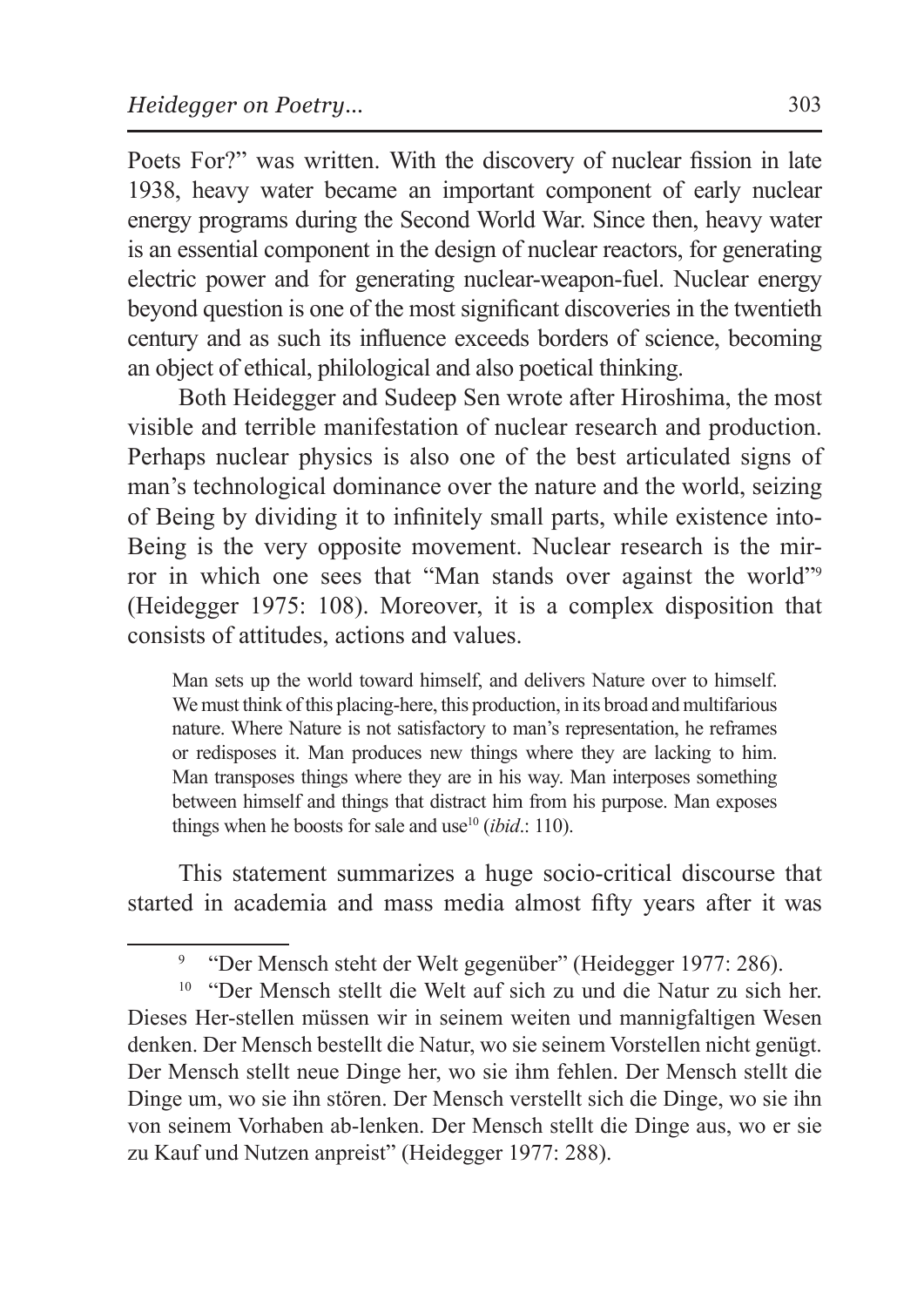written. There comes existentialism of the sixties, critique of consumerism and mass media, ecological awareness, even new-age movements and postcolonial studies. Heidegger, nevertheless, questions the very structure of this particular attitude towards the world, attitude that has taken so many shapes and been criticized so much over the following years.

Trust in the nuclear world, almighty reduction of things to smallest particles is an existential U-turn. We are atoms, but does it say something about the existence? As Sudeep Sen puts it in the same "Heavy Water":

The irony of intimacy is such that the closest in the family seem the furthest away.

The closure, total zoom-in, does not allow seeing more, on the contrary that leads the gaze away from the openness of the whole of Being as it is in its appearance. Things exist but Being itself cannot be extracted from the sum of things.

Families of electrons, protons and neutrons speed away, whirring in patterned loops, forgetting all the while that the heart of their orbit may actually feel and breathe.

Heidegger diagnoses inhuman aspects of the technological dominance in several of his essays, and in *What are poets for?* as well.

Modern science and the total state, as necessary consequences of the nature and technology, are also its attendants. (…) Not only the living things technically objectivated in stock-breeding and exploitation; the attack of atomic physics on the phenomena of living matter as such is in full swing. At bottom, the essence of life is supposed to yield itself to technical production. The fact that we today, in all seriousness, discern in the results and the viewpoint of atomic physics possibilities of demonstrating human freedom and of establishing a new value theory, is a sign of predominance of technological ideas whose development has long since been removed beyond the realm of individual's personal views and opinions 11 (Heidegger 1975: 112).

<sup>11</sup> "Die moderne Wissenschaft und der totale Staat sind als notwendige Folgen des Wesens der Technik zugleich ihr Gefolge (…). Nicht nur das Lebendige wird in der Züchtung und Nutzung technisch vergegenständlicht, sondern der Angriff der Atomphysik auf die Erscheinungen des Lebendigen als solchen ist im vollen Gang. Im Grunde soll sich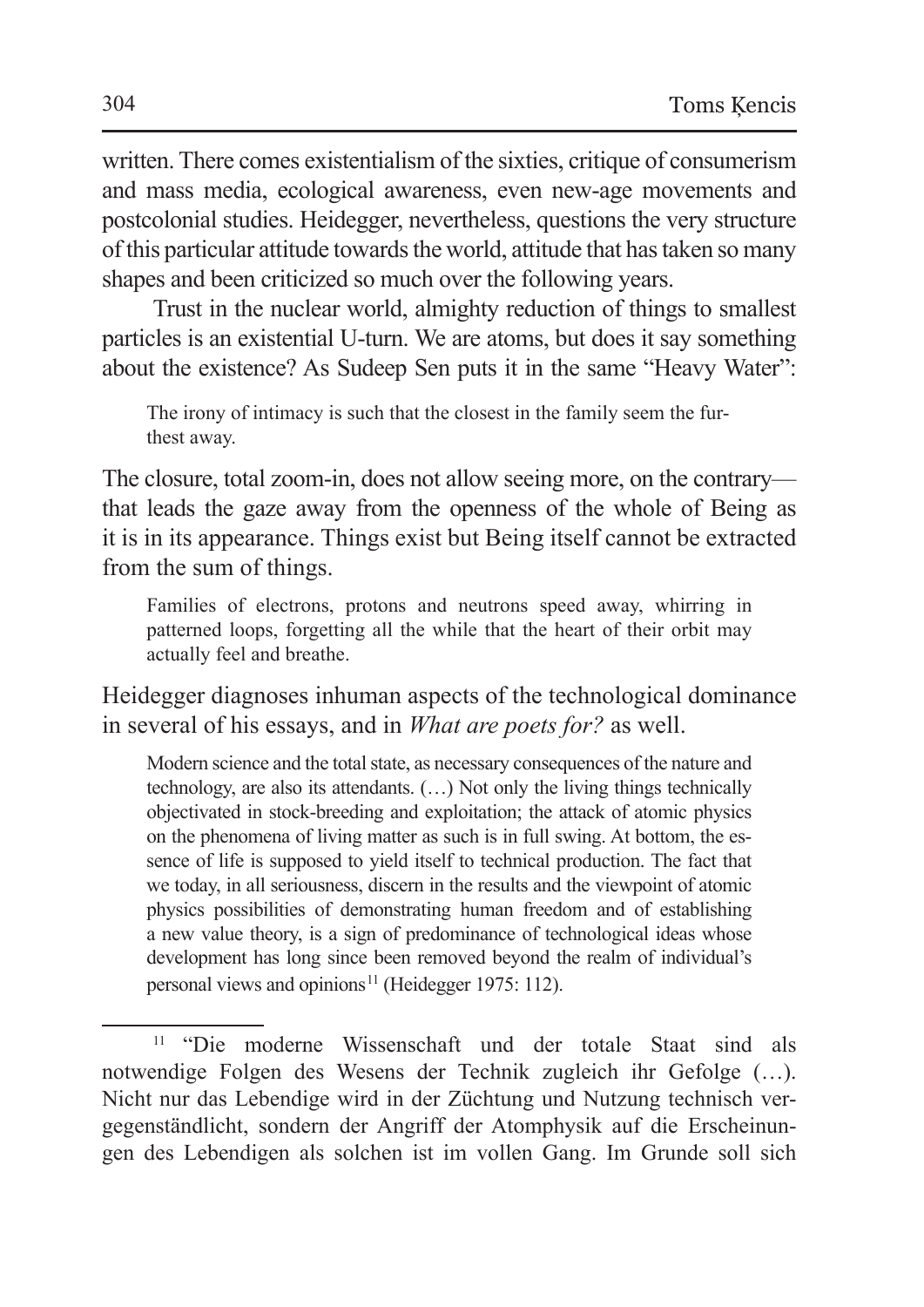Dominance itself is a way of distraction—it is a hierarchical split and subjugation. As was mentioned above, the symbol of its fulfilment for both our Indian poet and German thinker is the atomic bomb.

Suddenly the clouds detonate, and all the petals, translucent, wet, coalesce: a blossoming mushroom, peeling softly in a huge slow motion. ("Remembering Hiroshima Tonight")

Even if so, the question remains unanswered—what are poets for? The last verses of the same poem bring us a step closer to the answer:

Tonight, real flowers are blooming in the ancient Japanese moonlight.

Plants, flowers and beasts, repeats Heidegger time after time, are blooming and rooming in the openness of Being. The Nature is not the world, because nature alone is not capable of existence, *Dasein*. Man is a necessary and irreplaceable member of the original unity of the four—sky and earth, men and gods. Existence differs from Being in consciousness, although, again paradoxically, consciousness starts with the split of the original unity; consciousness is a twin of the language. "Ancient Japanese moonlight" here echoes steps of a Bharatanatyam dancer in the courtyard of an ancient temple. Moonlight as we saw has its own role in destitute time—it is the destitute light in the world's night.

As I mentioned above, time contains the unconcealed nature of pain, death and love. We could interpret the atomic bomb as the ultimate means of death in today's world—a belief that has supported the Cold War

das Wesen des Lebens selbst der technischen Herstellung ausliefern. Daß man heute allen Ernstes in den Ergebnissen und in der Position der Atomphysik Möglichkeiten findet, um die menschliche Freiheit zu beweisen und eine neue Wertlehre aufzustellen, ist ein Zeichen für die Herrschaft des technischen Vorstellens, deren Entfaltung dem Bezirk der persönlichen Ansichten und Meinungen einzelner längst entzogen ist" (Heidegger 1977: 290).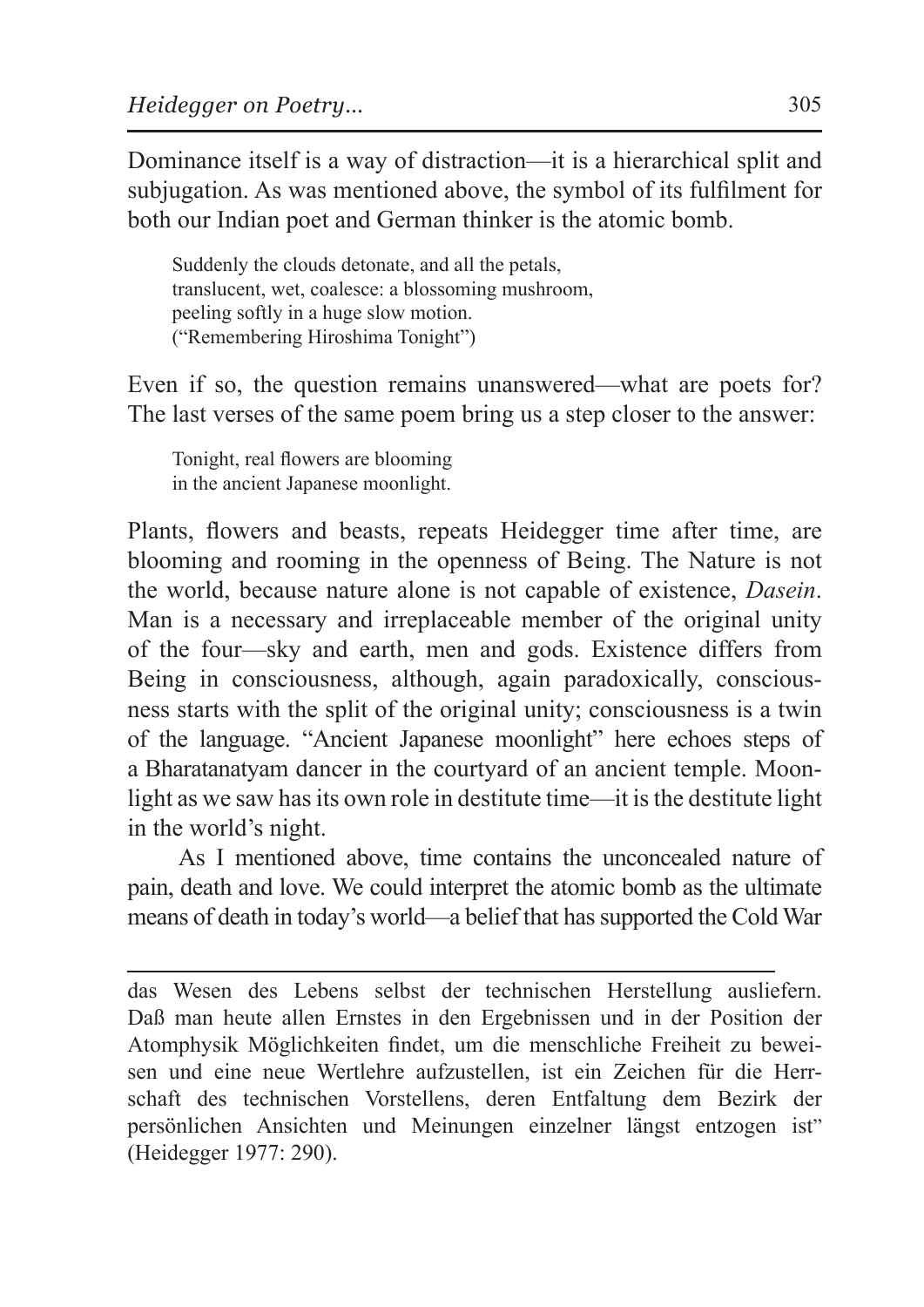dialectics (not to forget that contemporary India possesses a considerable nuclear arsenal). But

What is deadly is not the much-discussed atomic bomb as this particular death-dealing machine. That has long since been threatening man with death, and indeed with death of his own nature, is the unconditional character of mere willing in the sense purposeful self-assertion in everything<sup>12</sup> (Heidegger 1975: 116).

Death is the same border of being as pain and love of being together. Still the juxtaposition of man and nature in a way alienates death, summoning it from the realm of Nature into the realm of existence. Mortals have become mortals since the separation from gods and that means after the split of the original unity of sky, earth, men and gods. That is not only a mythical Golden Age, because priests as well as poets have been given the power to establish this unity over again, and here comes the third of three Heideggerian Great Ones—Heracles. The one who stepped as equal among the gods from midst of the mortals.

### **The language of poetry**

If the conciliation of man and nature, the negation of the technological world-view is what poets are for, a new question emerges—but how? Perhaps the answer could be found in one of the most popular Heidegger's statements about Being's being present in the word:

Language is the precinct (templum), that is, the house of Being. The nature of language does not exhaust itself in signifying, nor is it merely something that has character of sign or cipher. It is because language is the house of Being, that we reach what is by constantly going through this house<sup>13</sup> (Heidegger 1975: 132).

<sup>&</sup>lt;sup>12</sup> "Nicht die vielberedete Atombombe ist als diese besondere Tötungsmaschinerie das Tödliche. Was den Menschen längst schon mit dem Tod und zwar mit demjenigen seines Wesens bedroht, ist das Unbedingte des bloßen Wollens im Sinne des vorsätzlichen Sichdurchsetzens in allem" (Heidegger 1977: 294).

<sup>&</sup>lt;sup>13</sup> "Die Sprache ist der Bezirk (templum), d. h. das Haus des Seins. Das Wesen der Sprache erschöpft sich weder im Bedeuten, noch ist sie nur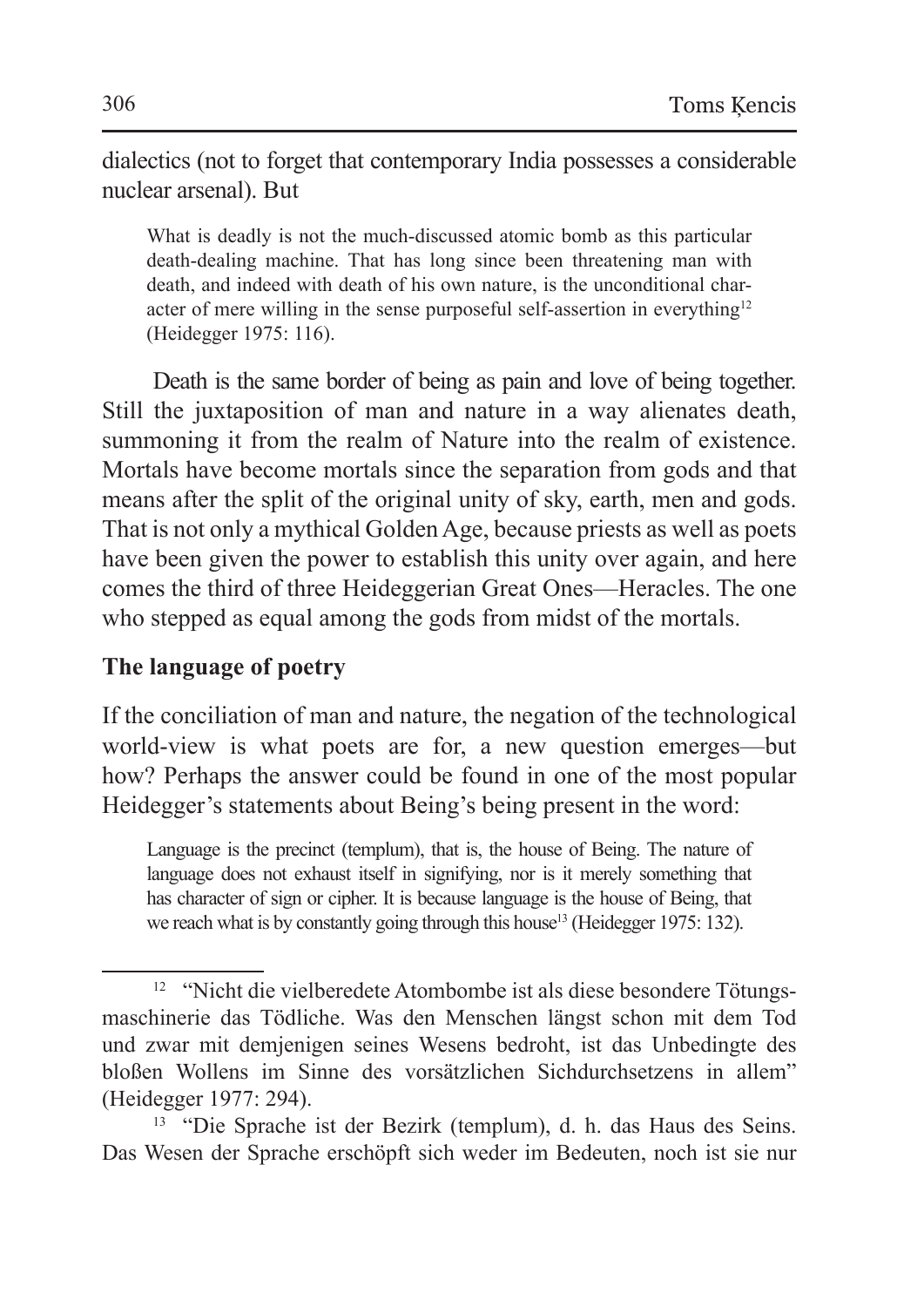Being in the world is an existence within the language. There is no Kantian *ding an sich* neither a symbolical universe without ontology. That is the human's position in the world—when we are in a room or a forest, even if we don't say it out loud, we are within the word "room" or "forest". The same applies to emotional states—there is no love and no pain without the words "love" or "pain", because feelings are unthinkable when untitled. Even when one does not know what he feels, consciousness of this feeling cannot be separated from the consciousness of not-knowing the word for it. Therefore, our existence is being in language. The realm of language as the house of Being is probably the only place where one can return from representations and objects, escape from man's being juxtaposed to the Nature and to Being. At the same time, mere speaking is not enough. Language itself is not something given—language is lived. In the process of living Being is actualized and it can be also lost. That is what poets are for—the speaking of Being. Sudeep Sen describes this speaking as a process of translating the original unity of thought and language into poetry:

Your poem translated itself so many times: from the incipient thoughts that brewed in your mind, as your mother tongue fumed straining to come together, trying

to emerge from shapelessness to a semblance of shape. Re-piecing together the shattered mirror, remoulding and reflecting light from unknown niches,

the poem switched tongue and its skin as the oblique image stamped its imprint.

("Translating Poetry")

etwas Zeichenhaftes und Ziffernmäßiges. Weil die Sprache das Haus des Seins ist, deshalb gelangen wir so zu Seiendem, daß wir ständig durch dieses Haus gehen" (Heidegger 1977: 310).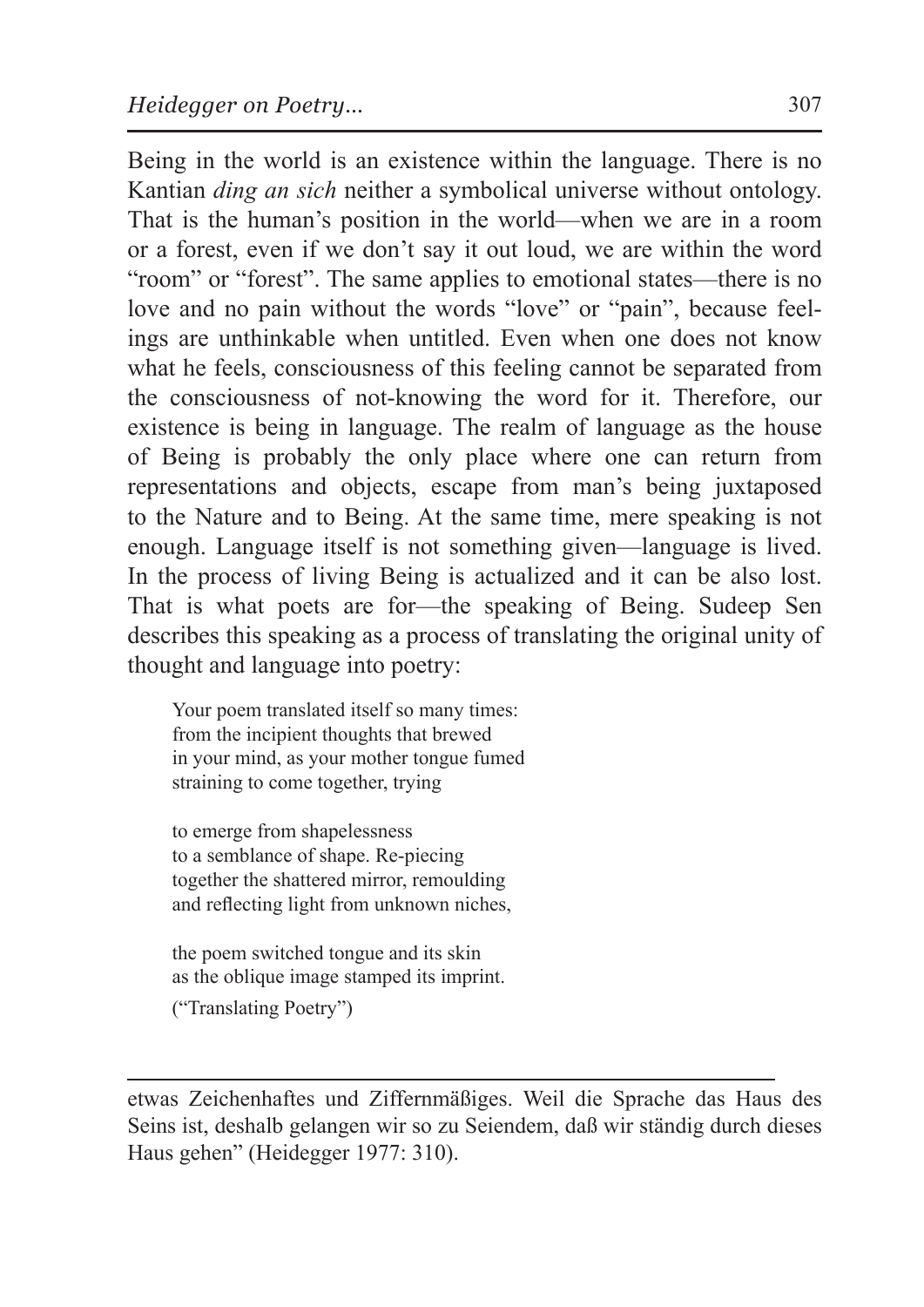However, saying "A real poem defies translation, in every way", he closes this poem. Then, what is a real poem? Western tradition, from Herder to Heidegger, would say that it is the song. The song is a poetical expression that roots far in the ancient past before the formal rules of poetry and writing were established. The song is a spontaneous revealing of Being, rendering inability of everyday language to speak essentially about the world as it is. Poetry repeats, resembles and imitates songs in this sense. But, if we accept that laguage is the home of Being, Rilke's statement that "Song is existence"14 clarifies an answer to the question what are poets for. In Heidegger's mind existence here means presence and could be used as a synonym for Being:

To sing, truly to say worldly existence, to say out of haleness of the whole draft and to say only this, means: to belong to the precinct of beings themselves. This precinct, as the very nature of language, is Being itself. To sing the song means to be present in what is present itself. It means: *Dasein,*  existence<sup>15</sup> (Heidegger 1975: 138).

If so, how can a poet, a singer or a thinker reach this precinct? For Hölderlin and Rilke it is the poetical world located in language's capacity of revealing Being. This locality is defined by lightening of Being. This is realm of poetical thinking enlightened by truth. "Locality to which Hölderlin came is manifestness of Being and which, out of that destiny, is intended for the poet."16 (Heidegger 1975: 97) However, locality as a spatial concept also characterizes the world of

<sup>&</sup>lt;sup>14</sup> "Gesang ist Dasein."

<sup>&</sup>lt;sup>15</sup> "Singen, eigens das weltische Dasein sagen, sagen aus dem Heilen des ganzen reinen Bezuges und nur dieses sagen, das bedeutet: in den Bezirk des Seienden selbst gehören. Dieser Bezirk ist als das Wesen der Sprache das Sein selber. Singen den Gesang heißt: Anwesen im Anwesenden selbst, heißt: Dasein" (Heidegger 1977: 316).

<sup>16</sup> "Die Ortschaft, in die Hölderlin gekommen, ist eine Offenbarkeit des Seins, die selbst in das Geschick des Seins gehört und aus diesem her dem Dichter zugedacht wird" (Heidegger 1977: 273).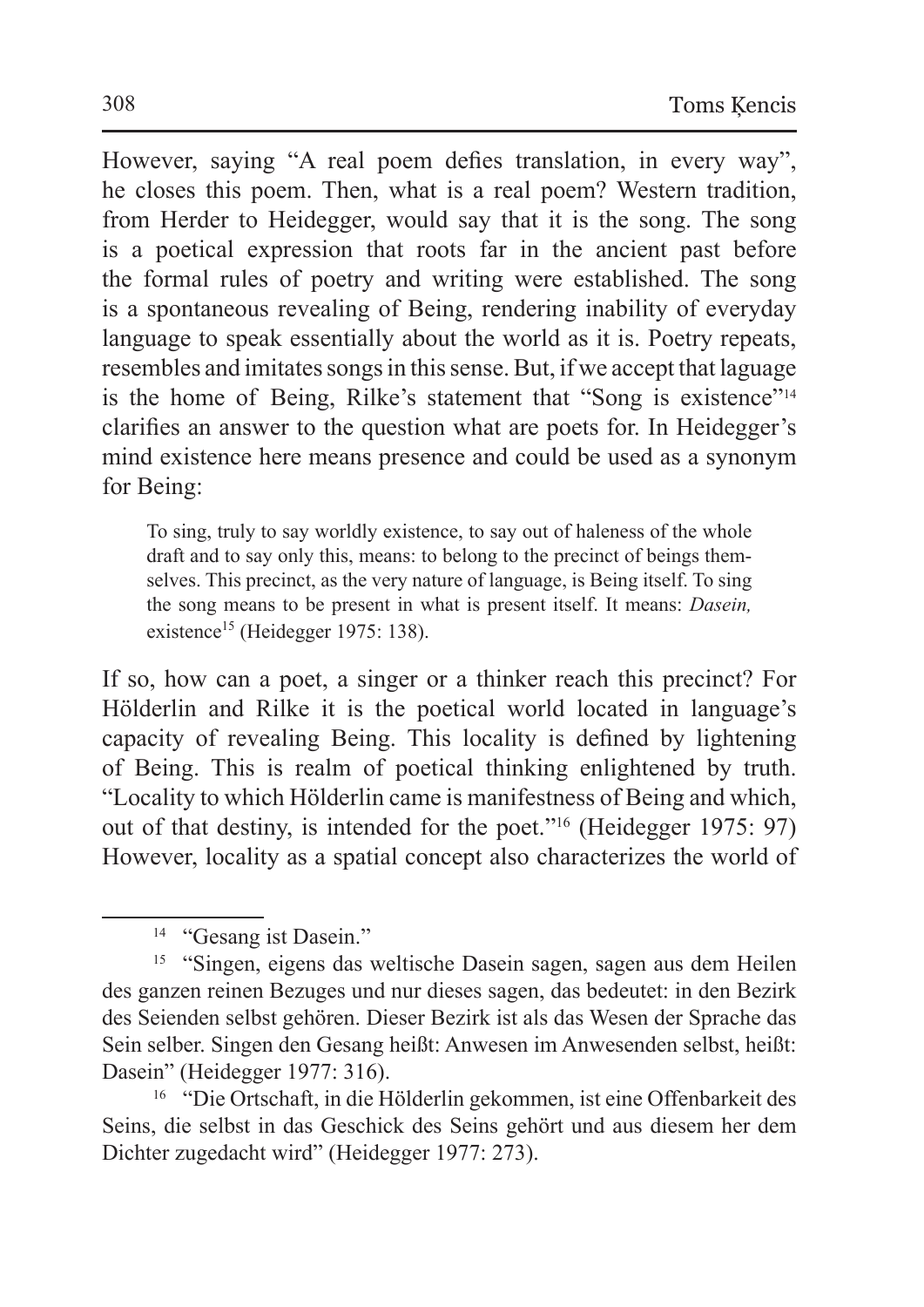being, physical existence. Locality is the localization of the poet in this world, for it allows speaking about this world. The world of mortals, mediated through words in language, is also the world of particular localities—places, regions and states. Therefore, it is natural that also such names often emerge in Sudeep Sen's poems. In this case Hiroshima is a historical or, one might say, ethical locality, at the same time being embedded in a particular landscape:

In the distance, the crown of Mount Fuji sits, clear on the icy clouds, frozen in time with wisdom. ("Remember Hiroshima Tonight")

While language is Being's homeland, the poet has his as well. Homeland is the only place from where one can authentically speak about the Being:

Bophuthatswana appears pock-marked, engulfed by the South African terrain. Transkei, Ciskei and Lesotho too, are arced to suffer the same fate: Tongue-tied, colour-coded, land-locked. ("Independent Homeland")

The being in the openness of Being to sing, to think or write poetry means stepping into the light from world's darkest night to capture the light of truth for fellow mortals.

```
I step out
of the room's
warm safety.
I see
the morning light
struggling
to gather muscle
to remove
night's cataract.
("Prayer Call: Heat")
```
That is what Sudeep Sen is for.